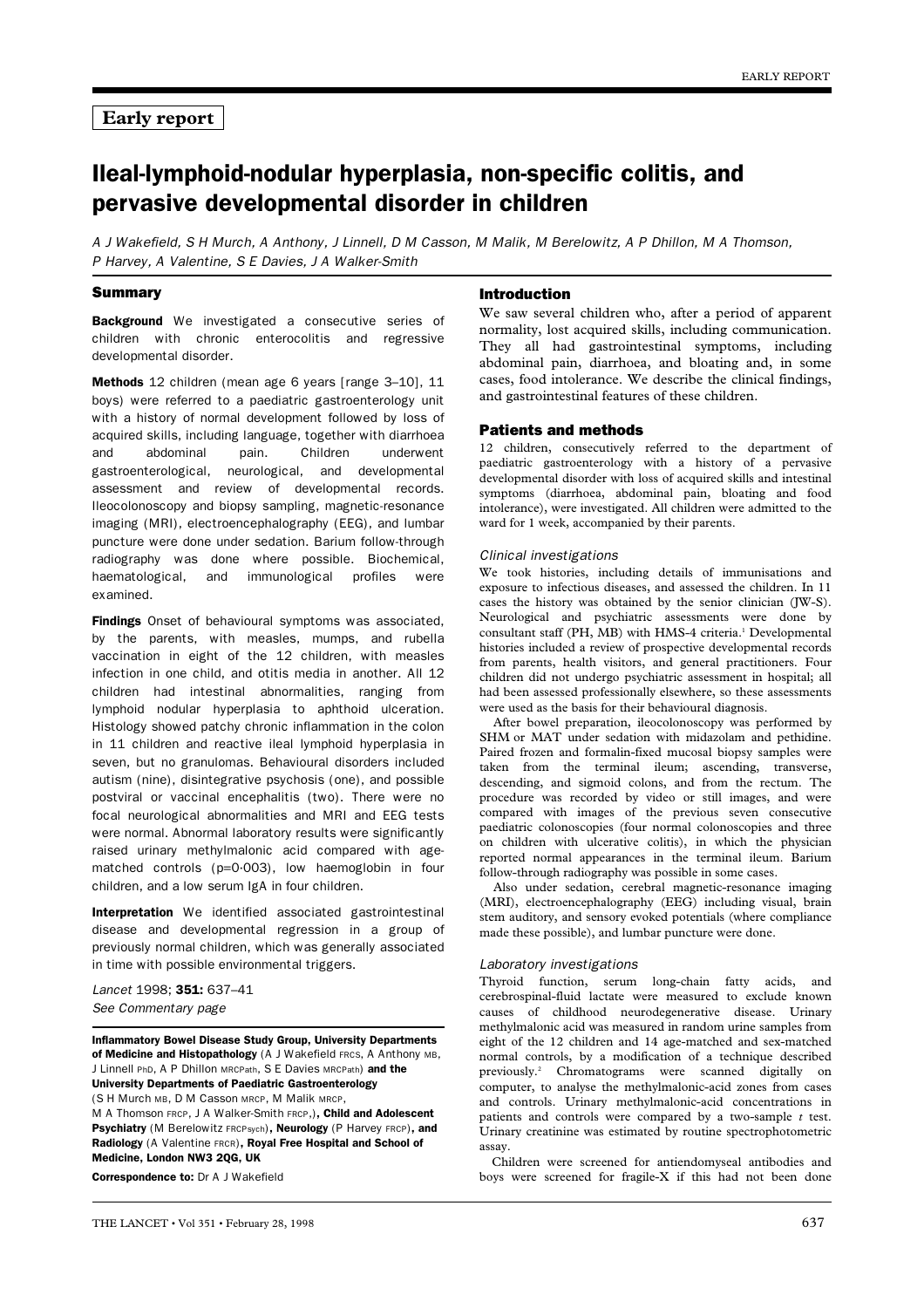| Child          | Age (years) | <b>Sex</b> | Abnormal laboratory tests                                               | <b>Endoscopic findings</b>                                                          | <b>Histological findings</b>                                                               |  |  |
|----------------|-------------|------------|-------------------------------------------------------------------------|-------------------------------------------------------------------------------------|--------------------------------------------------------------------------------------------|--|--|
|                |             | Μ          | Hb 10-8, PCV 0-36, WBC 16-6<br>(neutrophilia), lymphocytes 1.8, ALP 166 | Ileum not intubated; aphthoid ulcer<br>in rectum                                    | Acute caecal cryptitis and chronic non-specific<br>colitis                                 |  |  |
| 2              | $9-5$       | Μ          | Hb $10-7$                                                               | LNH of T ileum and colon; patchy loss of<br>vascular pattern; caecal aphthoid ulcer | Acute and chronic non-specific colitis: reactive ileal<br>lymphoid hyperplasia             |  |  |
| 3              |             | M          | MCV 74, platelets 474, eosinophils 2.68,<br>IgE 114, IgG, 8-4           | LNH of T ileum                                                                      | Acute and chronic non-specific colitis: reactive ileal<br>and colonic lymphoid hyperplasia |  |  |
| $\overline{4}$ | 10          | Μ          | IgE 69, IgG, 8-25, IgG, 1-006, ALP 474, AST 50                          | LNH of T ileum; loss of vascular pattern in<br>rectum                               | Chronic non-specific colitis: reactive ileal and colonic<br>lymphoid hyperplasia           |  |  |
| 5              | 8           | M          |                                                                         | LNH of T lieum; proctitis with loss of<br>vascular pattern                          | Chronic non-specific colitis: reactive ileal lymphoid<br>hyperplasia                       |  |  |
| 6              | 5           | M          | Platelets 480, ALP 207                                                  | LNH of T ileum; loss of colonic vascular<br>pattern                                 | Acute and chronic non-specific colitis: reactive ileal<br>lymphoid hyperplasia             |  |  |
| 7              | 3           | Μ          | Hb 9-4, WBC 17-2 (neutrophilia), ESR 16, IgA 0-7                        | LNH of T ileum                                                                      | Normal                                                                                     |  |  |
| 8              | 3.5         | F          | IgA 0-5, IgG 7                                                          | Prominent ileal lymph nodes                                                         | Acute and chronic non-specific colitis: reactive ileal<br>lymphoid hyperplasia             |  |  |
| 9              | 6           | M          |                                                                         | LNH of T ileum; patchy erythema at<br>hepatic flexure                               | Chronic non-specific colitis: reactive ileal and colonic<br>lymphoid hyperplasia           |  |  |
| 10             | 4           | M          | $lgG_1 90$                                                              | LNH of T ileum and colon                                                            | Chronic non-specific colitis: reactive ileal lymphoid<br>hyperplasia                       |  |  |
| 11             | 6           | M          | Hb 11-2, IgA 0-26, IgM 3-4                                              | LNH of T ileum                                                                      | Chronic non-specific colitis                                                               |  |  |
| 12             |             | M          | IgA 0-7                                                                 | LNH on barium follow-through;<br>colonoscopy normal; ileum not intubated            | Chronic non-specific colitis: reactive colonic<br>lymphoid hyperplasia                     |  |  |

LNH=lymphoid nodular hyperplasia; T ileum=terminal ileum. Normal ranges and units: Hb=haemoglobin 11·5–14·5 g/dL; PCV=packed cell volume 0·37–0·45; MCV=mean cell volume 76–100 pg/dL; platelets 140–400 10°/L; WBC=white cell count 5·0–15·5 10°/L; lymphocytes 2·2–8·6 10°/L; eosinophils 0–0·4 10°/L; ESR=erythrocyte sedimentation rate 0–15 mm/h; IgG 8–18 g/L; IgG, 3·53–7·25 g/L; IgG, 0·1–0·99 g/L; IgA 0·9–4·5 g/L; IgM 0·6–2·8 g/L; IgE 0–62 g/L; ALP=alkaline phosphatase 35–130 U/L; AST=aspartate transaminase 5–40 U/L.

Table 1: Clinical details and laboratory, endoscopic, and histological findings

before. Stool samples were cultured for *Campylobacter* spp*, Salmonella* spp*,* and *Shigella* spp and assessed by microscopy for ova and parasites. Sera were screened for antibodies to *Yersinia enterocolitica.*

#### Histology

Formalin-fixed biopsy samples of ileum and colon were assessed and reported by a pathologist (SED). Five ileocolonic biopsy series from age-matched and site-matched controls whose reports showed histologically normal mucosa were obtained for comparison. All tissues were assessed by three other clinical and experimental pathologists (APD, AA, AJW).

#### Ethical approval and consent

Investigations were approved by the Ethical Practices Committee of the Royal Free Hospital NHS Trust, and parents gave informed consent.

## Results

Clinical details of the children are shown in tables 1 and 2. None had neurological abnormalities on clinical examination; MRI scans, EEGs, and cerebrospinal-fluid profiles were normal; and fragile X was negative. Prospective developmental records showed satisfactory achievement of early milestones in all children. The only girl (child number eight) was noted to be a slow developer compared with her older sister. She was subsequently found to have coarctation of the aorta. After surgical repair of the aorta at the age of 14 months, she progressed rapidly, and learnt to talk. Speech was lost later. Child four was kept under review for the first year of life because of wide bridging of the nose. He was discharged from follow-up as developmentally normal at age 1 year.

In eight children, the onset of behavioural problems had been linked, either by the parents or by the child's physician, with measles, mumps, and rubella vaccination. Five had had an early adverse reaction to immunisation (rash, fever, delirium; and, in three cases, convulsions). In these eight children the average interval from exposure to first behavioural symptoms was  $6.3$  days (range  $1-14$ ). Parents were less clear about the timing of onset of abdominal symptoms because children were not toilet

trained at the time or because behavioural features made children unable to communicate symptoms.

One child (child four) had received monovalent measles vaccine at 15 months, after which his development slowed (confirmed by professional assessors). No association was made with the vaccine at this time. He received a dose of measles, mumps, and rubella vaccine at age 4·5 years, the day after which his mother described a striking deterioration in his behaviour that she did link with the immunisation. Child nine received measles, mumps, and rubella vaccine at 16 months. At 18 months he developed recurrent antibioticresistant otitis media and the first behavioural symptoms, including disinterest in his sibling and lack of play.

Table 2 summarises the neuropsychiatric diagnoses; the apparent precipitating events; onset of behavioural features; and age of onset of both behaviour and bowel symptoms.

#### Laboratory tests

All children were antiendomyseal-antibody negative and common enteric pathogens were not identified by culture, microscopy, or serology. Urinary methylmalonic-acid excretion was significantly raised in all eight children who



Figure 1: Urinary methylmalonic-acid excretion in patients and controls

p=Significance of mean excretion in patients compared with controls.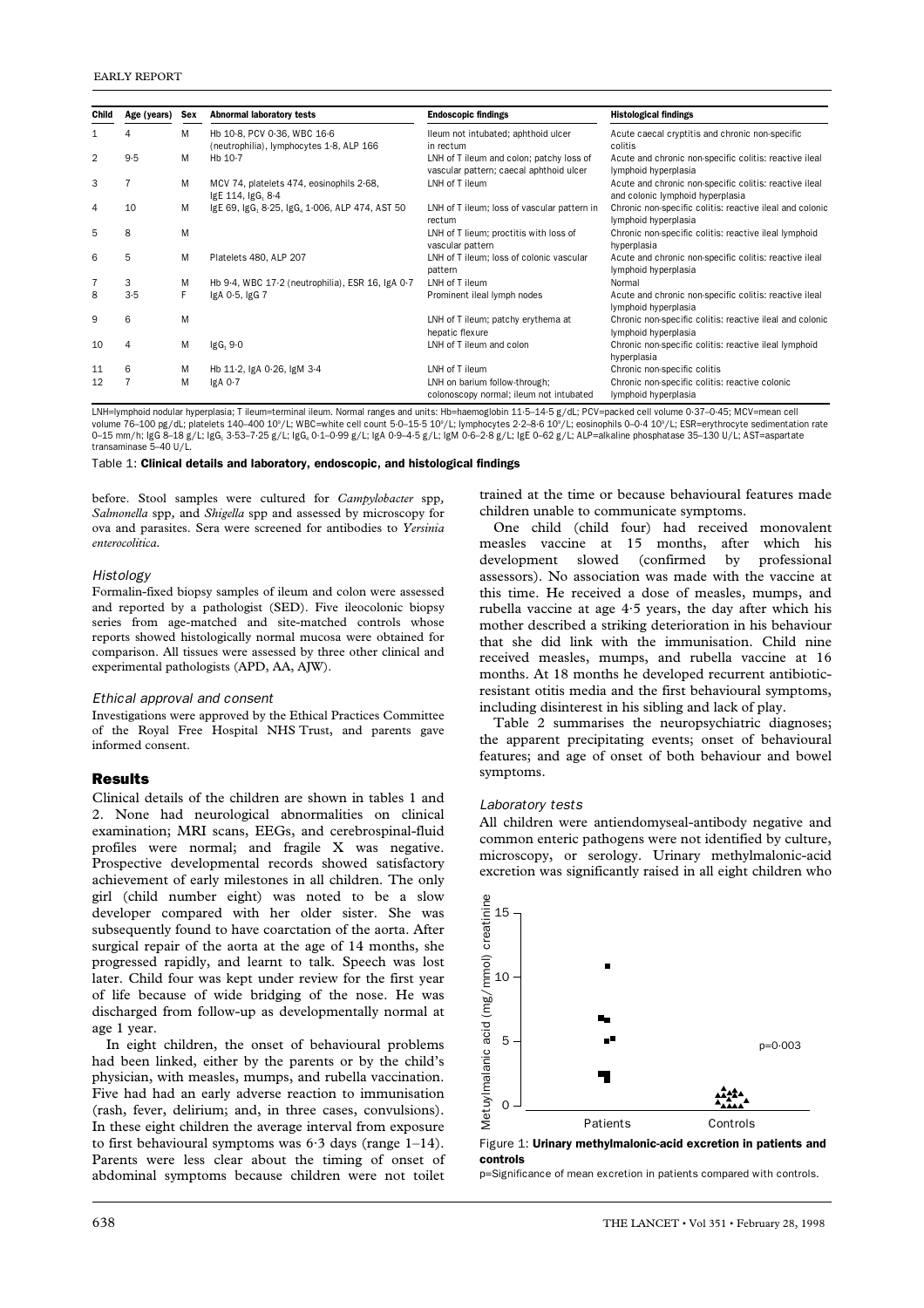| Child          | <b>Behavioural</b>              | <b>Exposure identified</b> | Interval from exposure to                                                                | <b>Features associated with</b>                          | Age at onset of first symptom |             |
|----------------|---------------------------------|----------------------------|------------------------------------------------------------------------------------------|----------------------------------------------------------|-------------------------------|-------------|
|                | diagnosis                       | by parents or doctor       | first behavioural symptom                                                                | exposure                                                 | Behaviour                     | Bowel       |
| 1              | Autism                          | <b>MMR</b>                 | 1 week                                                                                   | Fever/delirium                                           | 12 months                     | Not known   |
| 2              | Autism                          | <b>MMR</b>                 | 2 weeks                                                                                  | Self injury                                              | 13 months                     | 20 months   |
| 3              | Autism                          | <b>MMR</b>                 | 48 h                                                                                     | Rash and fever                                           | 14 months                     | Not known   |
| 4              | Autism?                         | <b>MMR</b>                 | Measles vaccine at 15 months                                                             | Repetitive behaviour,                                    | 4.5 years                     | 18 months   |
|                | Disintegrative                  |                            | followed by slowing in development.                                                      | self injury,                                             |                               |             |
|                | disorder?                       |                            | Dramatic deterioration in behaviour<br>immediately after MMR at 4-5 years                | loss of self-help                                        |                               |             |
| 5              | Autism                          | None-MMR at 16             | Self-injurious behaviour started at                                                      |                                                          | 4 years                       |             |
|                |                                 | months                     | 18 months                                                                                |                                                          |                               |             |
| 6              | Autism                          | <b>MMR</b>                 | 1 week                                                                                   | Rash & convulsion; gaze<br>avoidance & self injury       | 15 months                     | 18 months   |
| $\overline{7}$ | Autism                          | <b>MMR</b>                 | 24 h                                                                                     | Convulsion, gaze avoidance                               | 21 months                     | 2 years     |
| 8              | Post-vaccinial<br>encephalitis? | <b>MMR</b>                 | 2 weeks                                                                                  | Fever, convulsion, rash &<br>diarrhoea                   | 19 months                     | 19 months   |
| 9              | Autistic spectrum<br>disorder   | Recurrent otitis media     | 1 week (MMR 2 months previously)                                                         | Disinterest; lack of play                                | 18 months                     | $2.5$ years |
| 10             | Post-viral                      | Measles (previously        | 24 h                                                                                     | Fever, rash & vomiting                                   | 15 months                     | Not known   |
|                | encephalitis?                   | vaccinated with MMR)       |                                                                                          |                                                          |                               |             |
| 11             | Autism                          | <b>MMR</b>                 | 1 week                                                                                   | Recurrent "viral pneumonia"<br>for 8 weeks following MMR | 15 months                     | Not known   |
| 12             | Autism                          | None-MMR at 15 months      | Loss of speech development and<br>deterioration in language skills noted<br>at 16 months |                                                          |                               | Not known   |

MMR=measles, mumps, and rubella vaccine.

Table 2: Neuropsychiatric diagnosis

were tested, compared with age-matched controls (p=0·003; figure 1). Abnormal laboratory tests are shown in table 1.

## Endoscopic findings

The caecum was seen in all cases, and the ileum in all but two cases. Endoscopic findings are shown in table 1. Macroscopic colonic appearances were reported as normal in four children. The remaining eight had colonic and rectal mucosal abnormalities including granularity, loss of vascular pattern, patchy erythema, lymphoid nodular hyperplasia, and in two cases, aphthoid ulceration. Four cases showed the "red halo" sign around swollen caecal lymphoid follicles, an early endoscopic feature of Crohn's disease.<sup>3</sup> The most striking and consistent feature was lymphoid nodular hyperplasia of the terminal ileum which was seen in nine children (figure 2), and identified by barium follow-through in one other child in whom the ileum was not reached at endoscopy. The normal endoscopic appearance of the terminal ileum (figure 2) was seen in the seven children whose images were available for comparison.

## Histological findings

Histological findings are summarised in table 1.

Terminal ileum A reactive lymphoid follicular hyperplasia was present in the ileal biopsies of seven children. In each case, more than three expanded and confluent lymphoid follicles with reactive germinal centres were identified within the tissue section (figure 3). There was no neutrophil infiltrate and granulomas were not present.

Colon The lamina propria was infiltrated by mononuclear cells (mainly lymphocytes and macrophages) in the colonic-biopsy samples. The extent ranged in severity from scattered focal collections of cells beneath the surface epithelium (five cases) to diffuse infiltration of the mucosa (six cases). There was no increase in intraepithelial lymphocytes, except in one case, in which numerous lymphocytes had infiltrated the surface epithelium in the proximal colonic biopsies. Lymphoid follicles in the vicinity of mononuclear-cell infiltrates showed enlarged germinal centres with reactive changes that included an excess of tingible body macrophages.

There was no clear correlation between the endoscopic appearances and the histological findings; chronic inflammatory changes were apparent histologically in endoscopically normal areas of the colon. In five cases there was focal acute inflammation with infiltration of the lamina propria by neutrophils; in three of these, neutrophils infiltrated the caecal (figure 3) and rectalcrypt epithelium. There were no crypt abscesses. Occasional bifid crypts were noted but overall crypt architecture was normal. There was no goblet-cell depletion but occasional collections of eosinophils were seen in the mucosa. There were no granulomata. Parasites and organisms were not seen. None of the changes described above were seen in any of the normal biopsy specimens.

## **Discussion**

We describe a pattern of colitis and ileal-lymphoidnodular hyperplasia in children with developmental disorders. Intestinal and behavioural pathologies may have occurred together by chance, reflecting a selection bias in a self-referred group; however, the uniformity of the intestinal pathological changes and the fact that previous studies have found intestinal dysfunction in children with autistic-spectrum disorders, suggests that the connection is real and reflects a unique disease process.

Asperger first recorded the link between coeliac disease and behavioural psychoses.4 Walker-Smith and colleagues<sup>5</sup> detected low concentrations of alpha-1 antitrypsin in children with typical autism, and D'Eufemia and colleagues<sup>6</sup> identified abnormal intestinal permeability, a feature of small intestinal enteropathy, in 43% of a group of autistic children with no gastrointestinal symptoms, but not in matched controls. These studies, together with our own, including evidence of anaemia and IgA deficiency in some children, would support the hypothesis that the consequences of an inflamed or dysfunctional intestine may play a part in behavioural changes in some children.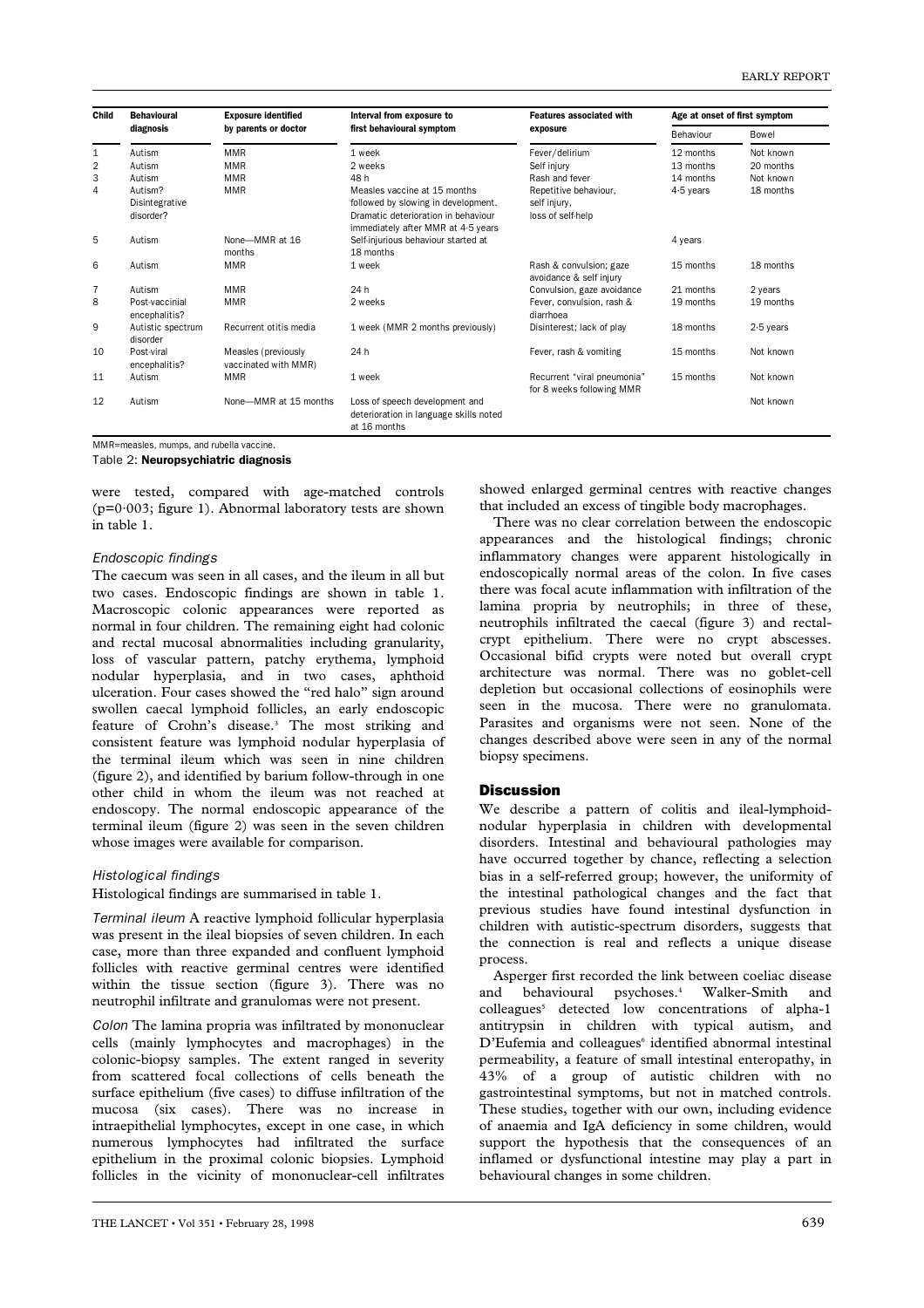

Figure 2: Endoscopic view of terminal ilium in child three and in a child with endoscopically and histologically normal ileum and colon

Greatly enlarged lymphoid nodule in right-hand field of view. A and B=child three; C=normal ileum. Remainder of mucosal surface of` terminal ileum is a carpet of enlarged lymphoid nodules.

The "opioid excess" theory of autism, put forward first by Panksepp and colleagues<sup>7</sup> and later by Reichelt and colleagues<sup>8</sup> and Shattock and colleagues<sup>9</sup> proposes that autistic disorders result from the incomplete breakdown and excessive absorption of gut-derived peptides from foods, including barley, rye, oats, and caesin from milk and dairy produce. These peptides may exert centralopioid effects, directly or through the formation of ligands with peptidase enzymes required for breakdown of endogenous central-nervous-system opioids,<sup>9</sup> leading to disruption of normal neuroregulation and brain development by endogenous encephalins and endorphins.

One aspect of impaired intestinal function that could permit increased permeability to exogenous peptides is deficiency of the phenyl-sulphur-transferase systems, as described by Waring.10 The normally sulphated glycoprotein matrix of the gut wall acts to regulate cell and molecular trafficking.<sup>11</sup> Disruption of this matrix and increased intestinal permeability, both features of inflammatory bowel disease,<sup>17</sup> may cause both intestinal and neuropsychiatric dysfunction. Impaired enterohepatic sulphation and consequent detoxification of compounds such as the phenolic amines (dopamine, tyramine, and serotonin)<sup>12</sup> may also contribute. Both the presence of intestinal inflammation and absence of detectable neurological abnormality in our children are consistent with an exogenous influence upon cerebral function. Lucarelli's observation that after removal of a provocative



Figure 3: Biopsy sample from terminal ileum (top) and from colon (bottom)

A=child three; lymphoid hyperplasia with extensive, confluent lymphoid nodules. B=child three; dense infiltration of the lamina propria crypt epithelium by neutrophils and mononuclear cells. Stained with haematoxylin and eosin.

enteric antigen children achieved symptomatic behavioural improvement, suggests a reversible element in this condition.<sup>13</sup>

Despite consistent gastrointestinal findings, behavioural changes in these children were more heterogeneous. In some cases the onset and course of behavioural regression was precipitous, with children losing all communication skills over a few weeks to months. This regression is consistent with a disintegrative psychosis (Heller's disease), which typically occurs when normally developing children show striking behaviour changes and developmental regression, commonly in association with some loss of coordination and bowel or bladder function.14 Disintegrative psychosis is typically described as occurring in children after at least 2–3 years of apparently normal development.

Disintegrative psychosis is recognised as a sequel to measles encephalitis, although in most cases no cause is ever identified.14 Viral encephalitis can give rise to autistic disorders, particularly when it occurs early in life.15 Rubella virus is associated with autism and the combined measles, mumps, and rubella vaccine (rather than monovalent measles vaccine) has also been implicated. Fudenberg<sup>16</sup> noted that for 15 of 20 autistic children, the first symptoms developed within a week of vaccination. Gupta<sup>17</sup> commented on the striking association between measles, mumps, and rubella vaccination and the onset of behavioural symptoms in all the children that he had investigated for regressive autism. Measles virus<sup>18,19</sup> and measles vaccination<sup>20</sup> have both been implicated as risk